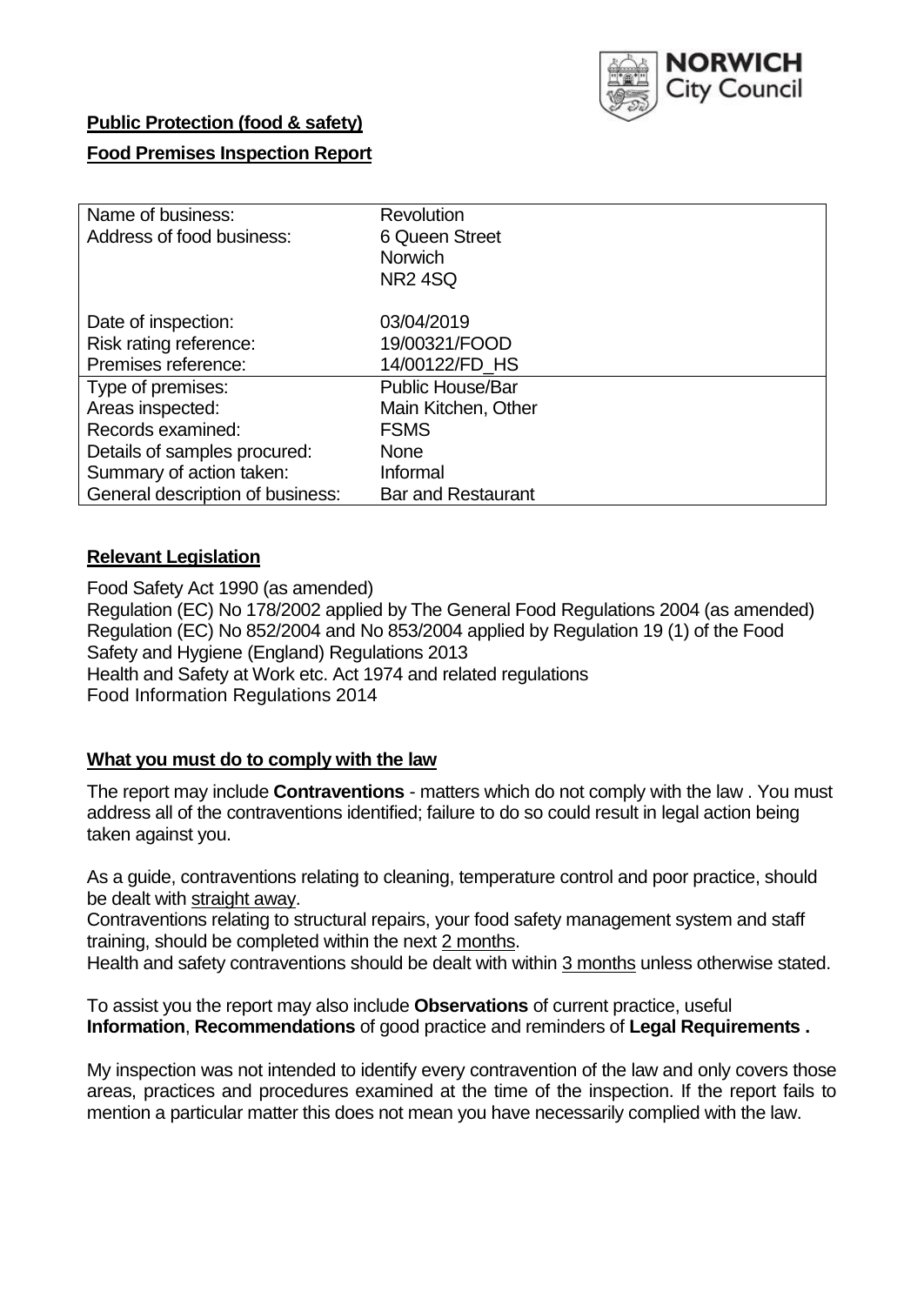# **FOOD SAFETY**

#### **How we calculate your Food Hygiene Rating:**

The food safety section has been divided into the three areas which you are scored against for the hygiene rating: 1. food hygiene and safety procedures, 2. structural requirements and 3. confidence in management/control procedures. Each section begins with a summary of what was observed and the score you have been given. Details of how these scores combine to produce your overall food hygiene rating are shown in the table.

| <b>Compliance Area</b>                     |          |    |           | <b>You Score</b> |                |    |           |    |                |  |  |
|--------------------------------------------|----------|----|-----------|------------------|----------------|----|-----------|----|----------------|--|--|
| Food Hygiene and Safety                    |          |    | 0         | 5                | 10             | 15 | 20        | 25 |                |  |  |
| <b>Structure and Cleaning</b>              |          |    | $\Omega$  | 5                | 10             | 15 | 20        | 25 |                |  |  |
| Confidence in management & control systems |          |    | 0         | 5                | 10             | 15 | 20        | 30 |                |  |  |
|                                            |          |    |           |                  |                |    |           |    |                |  |  |
| <b>Your Total score</b>                    | $0 - 15$ | 20 | $25 - 30$ |                  | $35 - 40$      |    | $45 - 50$ |    | > 50           |  |  |
| <b>Your Worst score</b>                    | 5        | 10 | 10        |                  | 15             |    | 20        |    | $\blacksquare$ |  |  |
|                                            |          |    |           |                  |                |    |           |    |                |  |  |
| <b>Your Rating is</b>                      | 5        | 4  | 3         |                  | $\overline{2}$ |    |           |    | $\Omega$       |  |  |

Your Food Hygiene Rating is 5 - a very good standard



# **1. Food Hygiene and Safety**

Food Hygiene standards are excellent. You demonstrated full compliance with legal requirements. You have safe food handling practices and procedures and all the necessary control measures to prevent cross-contamination are in place. **(Score 0)**

## Contamination risks

**Contravention** The following exposed food to the general risk of cross-contamination with bacteria or allergens or its physical contamination with dirt, foreign objects or chemicals (scored under structure and cleaning):

A worn ledge in front of the dumb waiter was shedding paint

**Observation** I was pleased to see you were able to demonstrate effective controls to prevent cross-contamination.

#### Hand-washing

**Recommendation** Consider installing a knee operated wash hand basin in the kitchen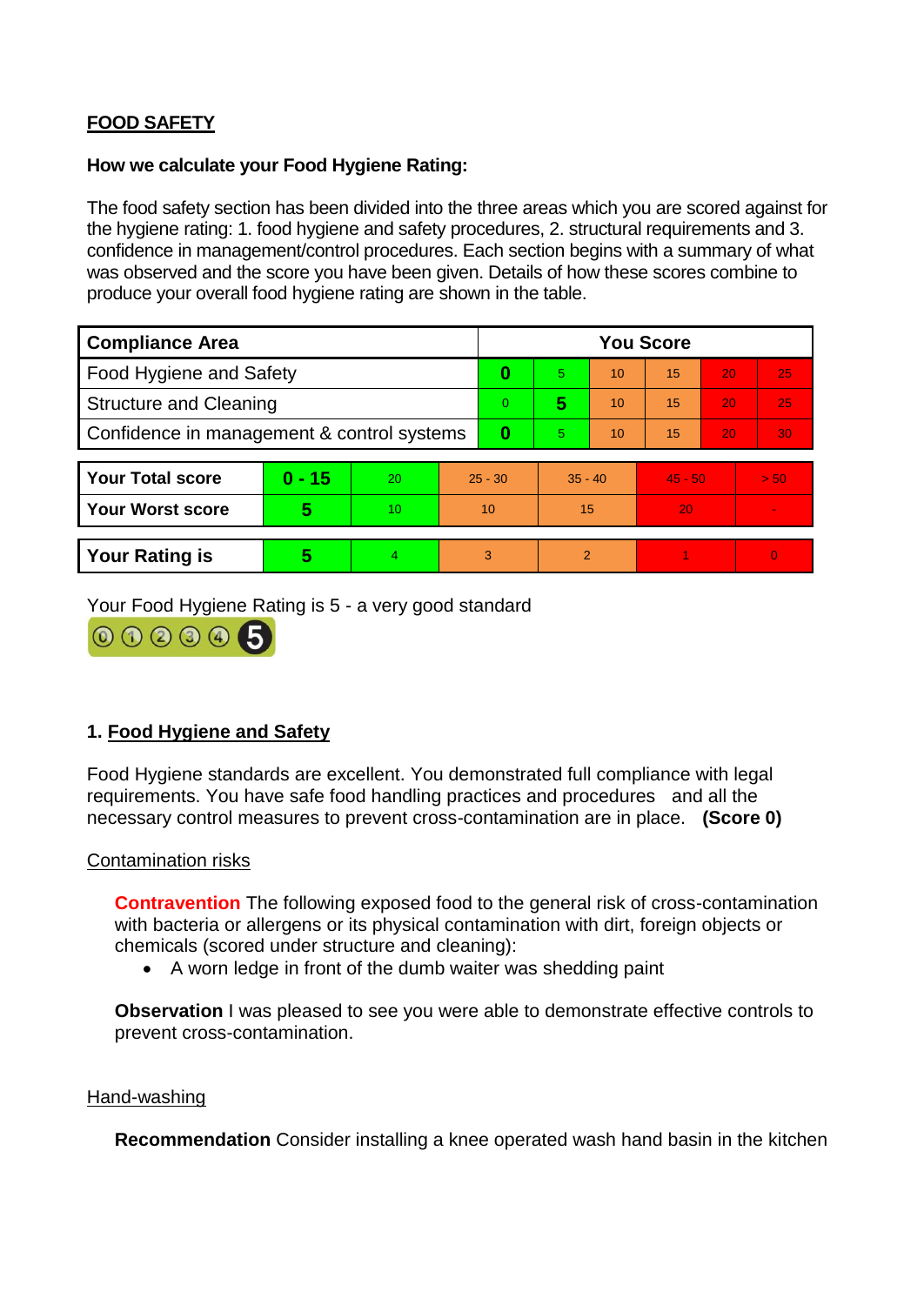## Temperature Control

**Observation** I was pleased to see you were able to limit bacterial growth and/or survival by applying appropriate temperature controls at points critical to food safety and that you were monitoring temperatures.

# **2. Structure and Cleaning**

The structure facilities and standard of cleaning and maintenance are all of a good standard and only minor repairs and/or improvements are required. Pest control and waste disposal provisions are adequate. The minor contraventions require your attention. **(Score 5)**

## Cleaning of Structure

**Contravention** The following items were dirty and require more frequent and thorough cleaning:

• Pay more attention to cleaning tap heads on the wash-hand basin

**Contravention** The following items could not be effectively cleaned and must be covered or made non-absorbent:

• The painted ledge in front of the dumb waiter was subject to wearing and should be covered in something more durable

**Observation** The kitchen had been well maintained and the standard of cleaning was good.

## Cleaning of Equipment and Food Contact Surfaces

**Observation** You had dedicated equipment for the preparation of raw and ready-to-eat foods.

## Cleaning Chemicals / Materials / Equipment and Methods

**Observation** I was pleased to see that the premises was kept clean and that your cleaning materials, methods and equipment were able to minimise the spread of harmful bacteria between surfaces.

# **3. Confidence in Management**

A food safety management system is in place and you comply fully with the law. Hazards to food are understood properly controlled managed and reviewed. Your records are appropriate and being maintained. All your staff are suitably supervised and trained. You have a very good track record. **(Score 0)**